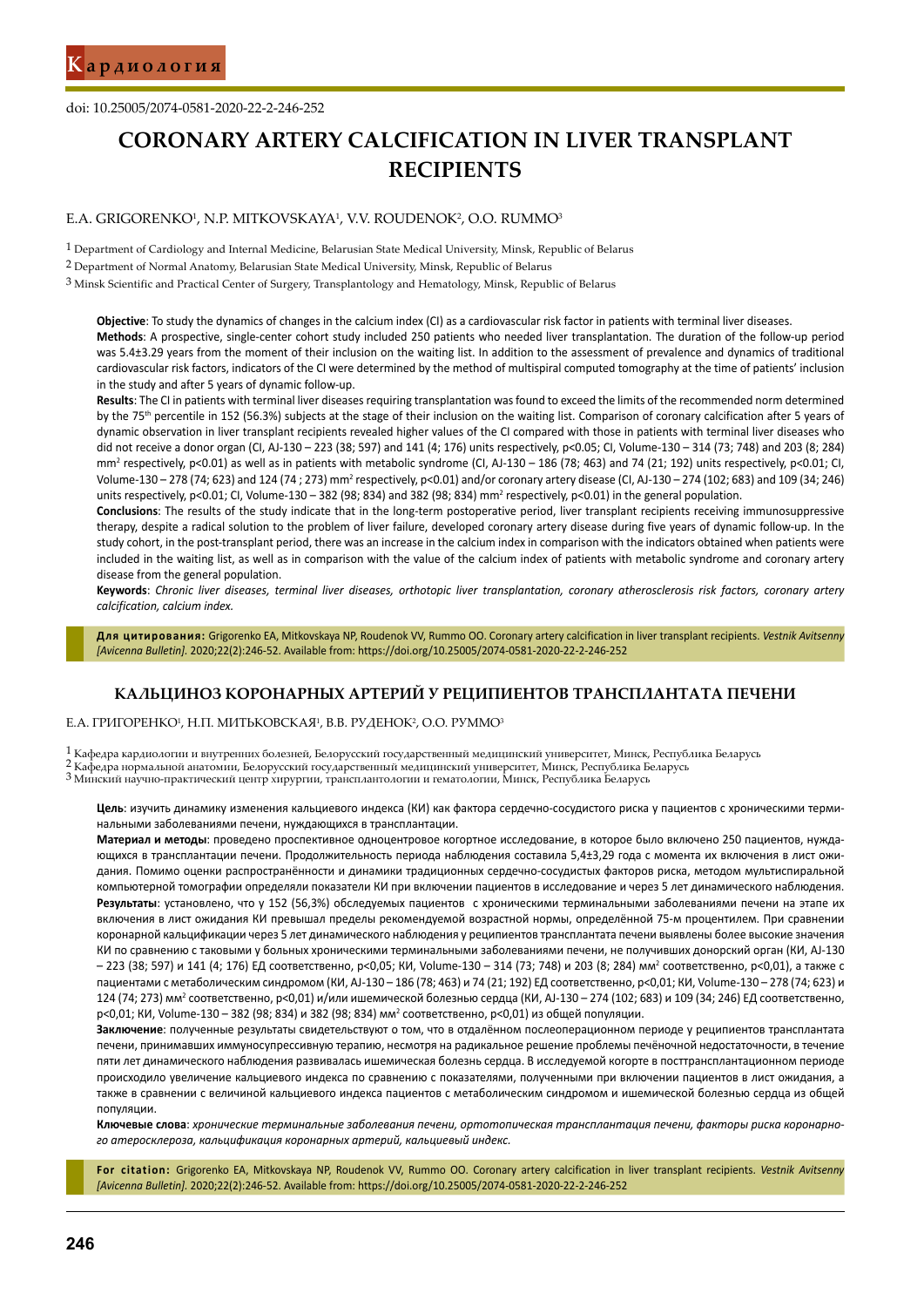# **Introduction**

According to the definition of the World Health Organization atherosclerosis is a change in the artery inner lining manifested by focal lipid deposits, complex combinations of carbohydrates, blood elements and their circulating substances as well as by the formation of connective tissue with inclusions of calcium deposits. Atherocalcinosis is one of the pathologic manifestations in the vascular wall of patients with atherosclerosis. It has been proved that calcium deposits in the atherosclerotic plaque are formed in the very early stages of its development, i.e. similar changes in the vascular wall in atherosclerosis are observed at the stage of lipid «spots» and «streaks» [1]. In the process of the pathological development of atherosclerotic plaque the proportion of calcium compounds in its composition increases [2, 3].

It should be noted that for a long time the soft tissue component of the atherosclerotic plaque was considered as potentially dangerous, but in recent studies there has been a clear reassessment of the significance of the atherosclerotic substrates calcified component [4-6]. Data on the strength and resistance of calcified atherosclerotic plaques to ruptures are highly contradictory. At the same time, the existing methods of radiological diagnosis without clinical data and total cardiovascular risk evaluation do not allow specialists to assess completely the prognostic significance of the structure, density and nature of calcium distribution within the plaque [7].

The basis of the modern approach to cardiovascular risk assessment from the point of view of coronary calcium quantitative assessment was developed by A. Agatson in 1990, when he proposed a system for determining the degree of calcification and a scale, which was later named after him. Currently, in addition to risk assessment based on of the calcification degree, the quantitative evaluation of the coronary artery calcium index (CI) is also applied. Patients with CI values of coronary arteries in absolute units above the 75th percentile, corresponding to their age and sex, are believed to be at a high risk of fatal coronary events [8].

Terminal liver diseases (TLD) remain one of the most important problems of modern gastroenterology. This is primarily due to their high prevalence, increased proportion among gastroenterolog-

ical patients, long recurrent course, serious complications, including damage to the cardiovascular system, insufficient effectiveness of therapeutic treatment resulting in high mortality rates, persistent impaired working capacity and disability of young patients [9].

In a retrospective cohort study of 420 patients with non-alcoholic fatty liver disease followed up for 7.6 years, mortality rate from any causes (however, mostly cardiovascular diseases and cancer) in patients with non-alcoholic steatohepatitis or cirrhosis was higher than in the general population. The relationship of liver dysfunction and cardiovascular system was proved by the fact that in 100% of patients with liver cirrhosis left ventricular diastolic relaxation disturbances and increased levels of NT-proBNP were detected [10].

Currently, it has been established that the mechanisms of damage to the cardiovascular system in TLD are not limited to neuroreflex and non-electrolyte disorders, but have a systemic dismetabolic character. The circulatory system is affected by three main groups of factors: etiological (viral infection, alcohol intoxication), protein metabolism changes and hemodynamic disturbances. Disturbances of central hemodynamics in patients with TLD occur most frequently according to the hyperkinetic type, which contributes to the progression of portal hypertension and subsequent heart failure development [11]. At the same time the pathogenic mechanisms leading to such problems in TLD patients remain unknown, the incidence and nature of hemodynamic disturbances depending on the stage of chronic liver disease are still elusive.

The severity of painful cardiac syndrome, rhythm disturbances and decompensation of cardiac insufficiency in patients with terminal liver diseases are associated with the progression of anemia, increase in hepatocellular insufficiency, cytolytic and cholestatic syndromes [12, 13]. At the same time, the issues of early diagnosis of cardiovascular atherosclerotic lesions in this category of patients, necessary for the selection of effective therapy, remain unresolved. There is an urgent need to find and implement in healthcare practice new non-invasive, effective methods of examining comorbid patients with hepatobiliary and cardiovascular system pathology [14, 15].

Calcium compounds due to their high roentgenologic contrast are the most accessible diagnostic markers of atherosclerosis allowing the doctors not only to determine the presence of the athero-





*Fig. 1 Absence of calcification of the coronary arteries in liver transplant recipients in the preoperative period (a) and deposits of calcium in the projection of left anterior descending artery (b) in the long-term postoperative period*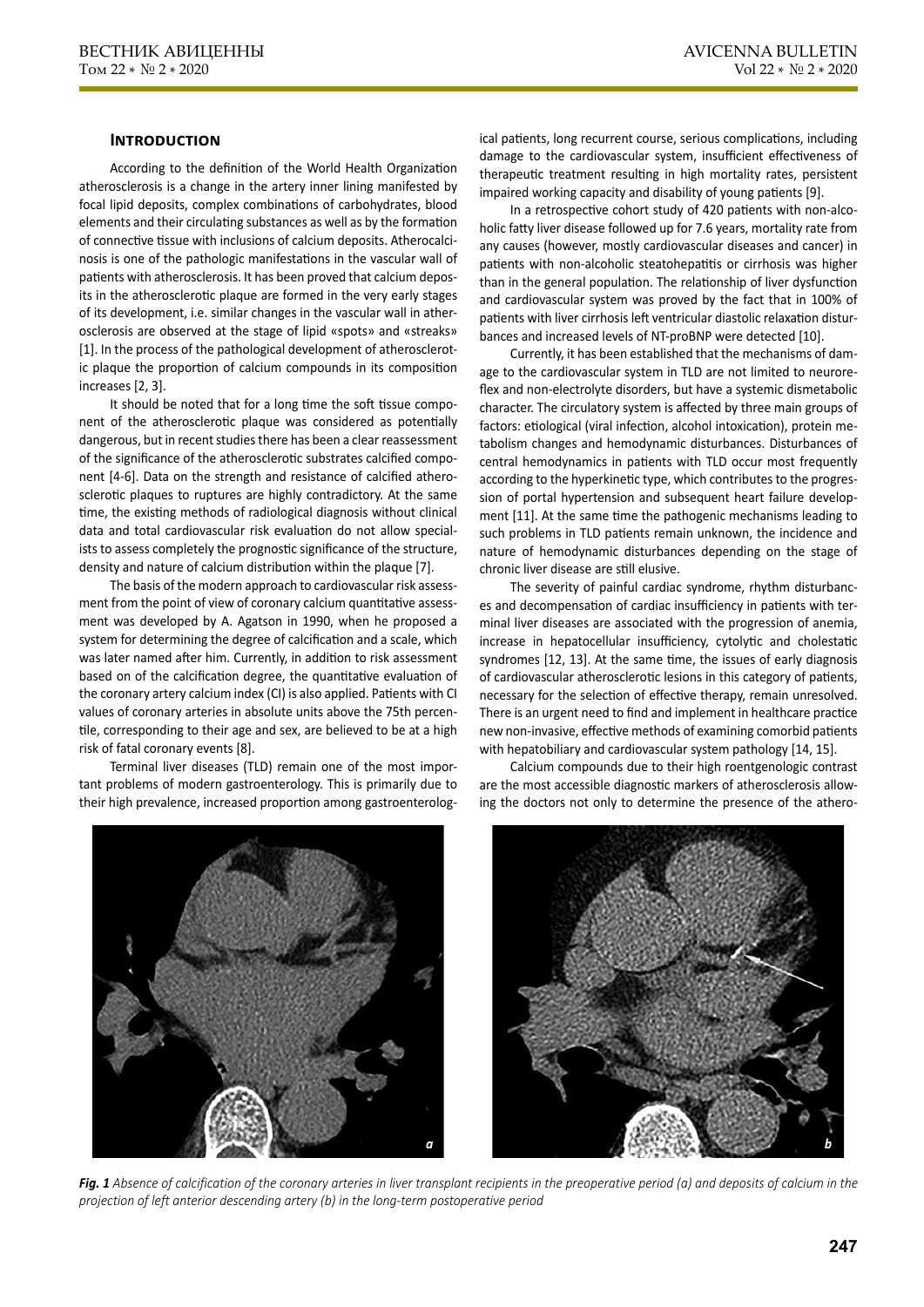sclerotic substrate, but also to evaluate the dynamics of the atherosclerotic process development during prospective follow-up of patients with terminal liver diseases (Fig. 1).

The aim of the study is to determine the dynamics of changes in the calcium index as a cardiovascular risk factor in patients with terminal liver diseases who need transplantation.

## **Methods**

A single-center prospective cohort epidemiological follow-up analytical study including the evaluation of the coronary calcification dynamics in patients with c terminal liver diseases was conducted. In accordance with the design of the study a cohort of patients (n=150) from liver transplant recipients was formed. The opportunity to participate in the study was provided to patients with terminal liver diseases who signed an informed consent in case of positive decision of their inclusion on the waiting list if they met the inclusion criteria, developed on the basis of the aim and objectives of the study. A control group was formed from TLD patients on the waiting list who did not receive a liver transplant during the follow-up period (n=100).

The calculation of the sample size for the study was based on the assumption that orthotopical liver transplantation (OLT) followed by immunosuppressive therapy can increase the number of patients with a high risk of coronary artery disease (CAD) development. It was recognized, that a clinically significant effect was the increase in this number by 10%. To determine the number of patients to be included in the study, the Epi In-foTM program was used (official website http://www.cdc.gov/epiinfo/).

The examination of patients, including their questioning, clarification of anamnestic data, clinical, laboratory and instrumental assessment was carried out (visit 1: day 0±7 days) at the time of their placement on the waiting list and in the long-term postoperative period 5 years (visit 2: 5 years±30 days) after the orthotopic liver transplantation.

During the prospective follow-up of the patients included in the study and those on the waiting list, liver transplantation was performed in 150 patients over the period of 5.4±3.29 years. Among the recipients there were 72 males and 78 females, whose average age was 41.8±7.29 (28-56) years, the average score according to the MELD scale was 18.9±3.18 (6-35). 100 of patients with chronic liver disease did not receive a liver transplant during the follow-up period. There were 54 males and 46 females on the waiting list with the average age of 41.5±4.26 years, the average score according to the MELD scale was 17.2±5.17 (4-36). The mortality rate among them was 18.0% and the average MELD score was 26.4±3.72 (16-36). The causes of non-cardiac death included liver failure (n=11), hepatorenal syndrome (n=5) and bleeding from esophageal/gastric varicose veins (n=2).

The list and incidence of the underlying diseases resulting in the development of liver insufficiency and the inclusion on the waiting list presented in Table 1.

The terms of liver transplantation to the recipients from the waiting list were determined based on the degree of liver failure, group AB0 and Rh-compatibility, combined HLA-compatibility, crossmatch, the presence of preformed cytotoxic antibodies and the dynamics of presensibilization, the presence of viral hepatitis, constitutional characteristics of the recipient, state of the donor organ depending on the urgency of transplantation.

Immunosuppressive therapy to the recipients of liver transplants in the study group was carried out according to protocol, the purpose of which implied the use of tacrolimus as the basic drug. 12 hours after the operation tacrolimus in the dose of 0.05-0.1 mg/kg/ day was administered orally (n=22) or as intravenous 24-hour infusion (n=128).

During the  $1<sup>st</sup>$  month after OLT, the oral dose of tacrolimus was 0.2-0.3 mg/kg/day with maintaining its concentration in the range of 10-15 ng/ml, from the  $2^{nd}$  month – 0.1-0.2 mg/kg/day with maintaining a concentration of 5-10 ng/ml. In the presence of renal failure in the early postoperative period (n=98), immunosuppressive therapy with tacrolimus was performed in the dose providing the minimum acceptable concentration of the drug. The first administration of daclizumab was carried out intravenously prior to the wound suturing or in the ward of the intensive care unit in the dose of 1 mg/kg, repeated administration – on the  $7<sup>th</sup>$  day after the operation.

The scheme of glucocorticoids administration according to protocol is presented in Table 2.

Glucocorticoids were canceled after intravenous administration of the first dose (500-1000 mg) in liver transplant recipients infected with hepatitis B or C viruses (n=36).

Mycophenolate mophetil (1000 mg/day) was administered from the  $3<sup>d</sup>-4<sup>th</sup>$  days and was divided into two doses – at 10am and at 10pm for 3 months. If the number of leukocytes decreased by less than  $2.0 \times 10^9$ /l, the drug was canceled.

Antibiotic therapy and antifungal drugs in patients included in the study were prescribed for intestinal decontamination, prevention and/or treatment of infectious and fungal complications, protection of invasive procedures in accordance with the recommendations of the clinical protocol during the pre-, intra- and early postoperative periods. Pneumocystic pneumonia was prevented by daily administration of cotrimoxazole (80 mg of trimethoprim and 400 mg of sulfamethoxazole) in the dosage of 1 tablet for life.

Prevention of cytomegalovirus infection (CMV) after liver transplantation was performed in high-risk patients (transplantation from CMV of a positive donor of CMV-negative or CMV-positive recipient; transfusion of more than 10 doses of blood products) by administration of ganciclovir intravenously in the dose of 5 mg/kg in case of normal renal function for 14 days followed by valganciclovir 2 times 450 mg/day for 3 months in case of normal renal functioning.

Nonfractioned heparin (5000 U/day) under the control of activated partial thromboplastin time was prescribed to the re-

*Table 1 Indications for inclusion of patients on the waiting list for liver transplantation*

| Liver diseases                    | The number of liver transplant recipients<br>subjected to the effect of the studied<br>factor<br>$(n=150)$ | The number of patients with TLD who did<br>not receive a liver transplant during the<br>follow-up period<br>$(n=100)$ |
|-----------------------------------|------------------------------------------------------------------------------------------------------------|-----------------------------------------------------------------------------------------------------------------------|
| Liver cirrhosis of viral etiology | 46 (30.7%)                                                                                                 | 32 (32.0%)                                                                                                            |
| Cryptogenic cirrhosis             | 33 (22.0%)                                                                                                 | 23 (23.0%)                                                                                                            |
| Primary biliary cirrhosis         | 39 (26.0%)                                                                                                 | 28 (28.0%)                                                                                                            |
| Wilson's disease                  | 20(13.3%)                                                                                                  | 11 (11.0%)                                                                                                            |
| Other liver diseases              | 12 (8.0%)                                                                                                  | $6(6.0\%)$                                                                                                            |
|                                   |                                                                                                            |                                                                                                                       |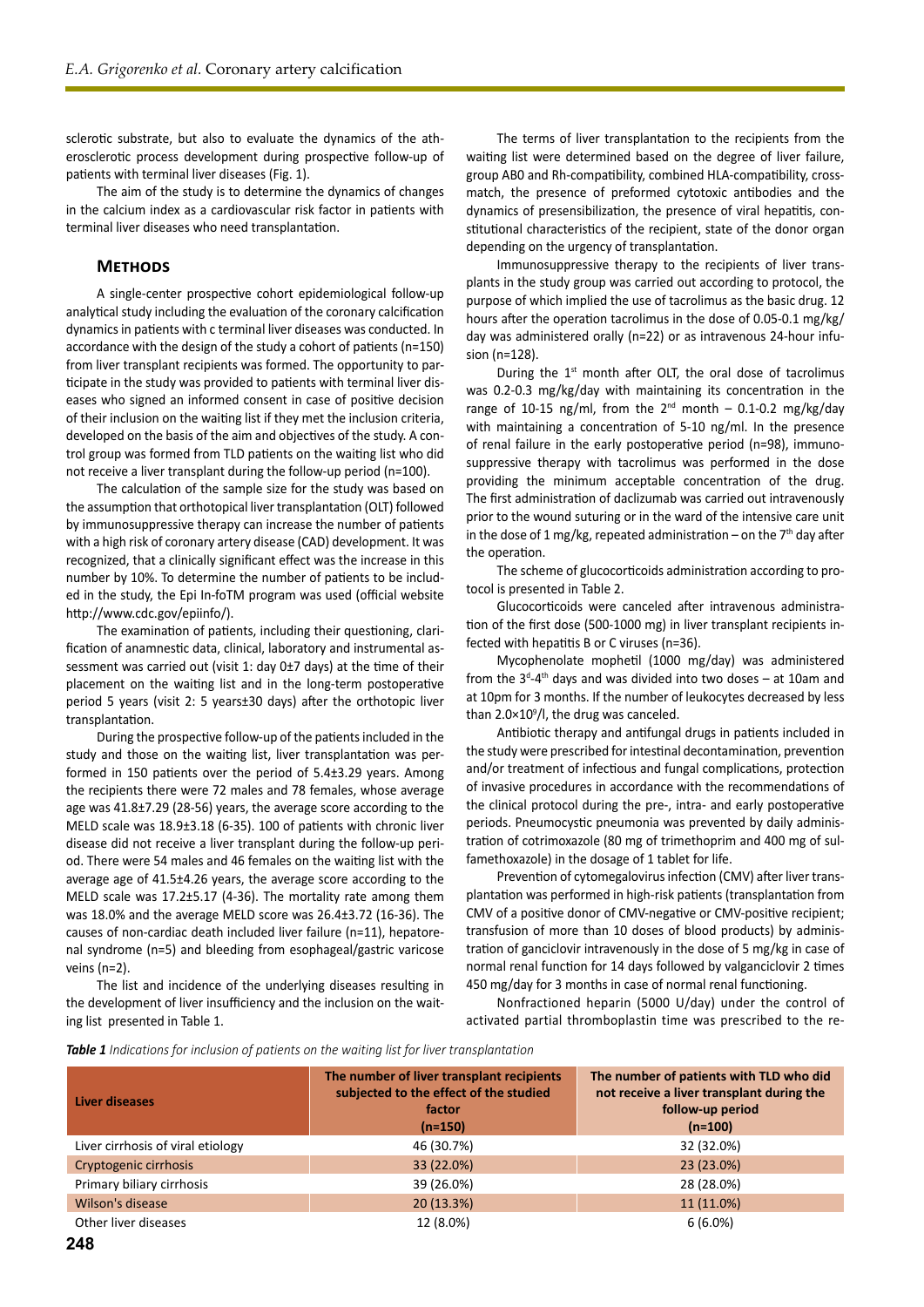| <b>Drug</b>        | <b>Application time</b>               | Dosage and route of administration |  |  |
|--------------------|---------------------------------------|------------------------------------|--|--|
|                    | In the ahepatic period                | 500-1000 mg intravenously          |  |  |
| Methylprednisolone | 0 day after surgery                   | 250 mg intravenously               |  |  |
|                    | 1st-3rd day after surgery             | $1 \text{ mg/kg}$                  |  |  |
| Prednisolone       | 4 <sup>th</sup> day after surgery     | $0.5 \text{ mg/kg}$                |  |  |
|                    | 5-7 <sup>th</sup> day after surgery   | $0.4 \text{ mg/kg}$                |  |  |
|                    | 8-14 <sup>th</sup> day after surgery  | $0.25$ mg/kg                       |  |  |
|                    | 15-21 <sup>st</sup> day after surgery | $0.2 \text{ mg/kg}$                |  |  |
|                    | 22-28 <sup>th</sup> day after surgery | $10 \text{ mg/kg}$                 |  |  |
|                    | 29-42 <sup>nd</sup> day after surgery | $7.5 \text{ mg/kg}$                |  |  |
|                    | 48-56 <sup>th</sup> day after surgery | $2.5 \text{ mg/kg}$                |  |  |

*Table 2 Scheme of glucocorticoids administration in the study group of liver transplant recipients*

cipients of liver transplants during the first 5 days of the postoperative period; if thrombotic complications were absent, low-molecular heparin (enoxaparin 0.4 ml/day or nadroparin 0.3 ml 2 times a day) starting with the  $6<sup>th</sup>$  day after the operation were administered; on the  $15<sup>th</sup>$  day – acetylsalicylic acid in the dosage of 75 mg/day.

Postoperative complications in the study group of liver transplant recipients were represented as follows: infectious complications (pneumonia, bacteremia, n=64), biliary anastomosis strictures (n=2), stenosis of the hepatic artery anastomosis (n=1), gastrointestinal bleeding (n=3), renal dysfunction (n=98), nonanastomotic strictures of the bile ducts (n=24). The above complications were eliminated during the early postoperative period, which allowed the recipients of liver transplants to continue their participation in the study.

Two comparison groups matched with liver transplant recipients by age, sex and traditional cardiovascular risk factors were formed: patients with metabolic syndrome (comparison group I) and those with coronary artery disease and metabolic syndrome (comparison group II).

The average age of liver transplant recipients was 41.8±7.29 years; in the group of recipients with CAD and metabolic syndrome (MS) it was 46.95±3.12 years. The age composition was the following: 20-29 years old – 4.4% (n=11), 30-39 years old – 19.2% (n=48), 40-49 years old – 43.2% (n=108), 50-59 years old – 28.4% (n=71), 60 years and more  $-4.8\%$  (n=12).

Comparison group I had the following age structure: 20-29 years – 5%, 30-39 years – 20%, 40-49 years – 40%, 50-59 years – 30%, 60 years and more – 5%. The age structure of the comparison group II: 30-39 years – 5%, 40-49 years – 15%, 50-59 years – 65%, 60 years and more – 15%.

All organ transplant recipients were CAD free at the time of inclusion in the study. The risk factors of CAD in the study group were smoking – 9.6%; family history of early cardiovascular diseases (in women over 65 years, in men under 55 years) – 40.4%; abdominal obesity (waist circumference ≥80 cm in women, ≥94 cm in men) – 64.7%. A history of arterial hypertension was found in 53.2% of patients with TLD which lasted for 2.81 (2-3.93) years. The combination of two or more cardiovascular risk factors at the time of inclusion on the waiting list was found in 60% of all liver transplant recipients.

Multispiral computed tomography was performed step-by-step by the Light Speed 32 Pro X-ray computed tomograph (GE Medical Systems Europe) from the Valsalva sinuses to the lower border of the heart in combination with a prospective ECG synchronization with a cut-off thickness of 2.0 mm and a tube radiation intensity of 250 mAs. A series of tomograms was performed within 5-10 min. The scan was performed within approximately 25 s and was equal to one breath hold. To increase the temporal resolution, obtain still images of the heart and improve the quality of the study a single dose of β-adrenergic blockers was prescribed to patients with a heart rate over 100 beats/min. The magnitude and density of the calcified area of the coronary artery were determined in the course of the study. The areas with the density over 130 Hounsfield units were taken as coronary artery calcification foci. The value of three adjacent pixels  $(1.03 \text{ mm}^2)$  was chosen as the threshold value of the coronary artery calcified lesion area. The obtained findings of the degree of coronary artery calcification were expressed by the calcium index value calculated by the standard method of Agatston and Volume-130. The total CI value was calculated as the sum of indices on all tomographic sections.

| <b>Percentile</b> | Age group   |             |               |       |                |       |                |       |
|-------------------|-------------|-------------|---------------|-------|----------------|-------|----------------|-------|
|                   | <40         | 40-44       | 45-49         | 50-54 | 55-59          | 60-64 | 65-69          | 70-74 |
| <b>Males</b>      |             |             |               |       |                |       |                |       |
| 25                | $\mathbf 0$ | $\mathbf 0$ | 0             |       | 4              | 13    | 32             | 64    |
| 50                |             | 1           | 3             | 15    | 48             | 133   | 180            | 310   |
| 75                | 3           | 9           | 36            | 103   | 215            | 410   | 566            | 892   |
| 90                | 14          | 59          | 154           | 332   | 554            | 994   | 1299           | 1774  |
| <b>Females</b>    |             |             |               |       |                |       |                |       |
| 25                | $\Omega$    | 0           | $\mathbf 0$   | 0     | $\mathbf 0$    | 0     | $\overline{ }$ | 3     |
| 50                | 0           | 0           | 0             | 0     | $\overline{ }$ | 3     | 24             | 52    |
| 75                |             | 1           | $\mathcal{D}$ | 5     | 23             | 57    | 145            | 210   |
| 90                | 3           | 4           | 22            | 55    | 121            | 193   | 410            | 631   |

*Table 3 CI percentile distribution by age and sex*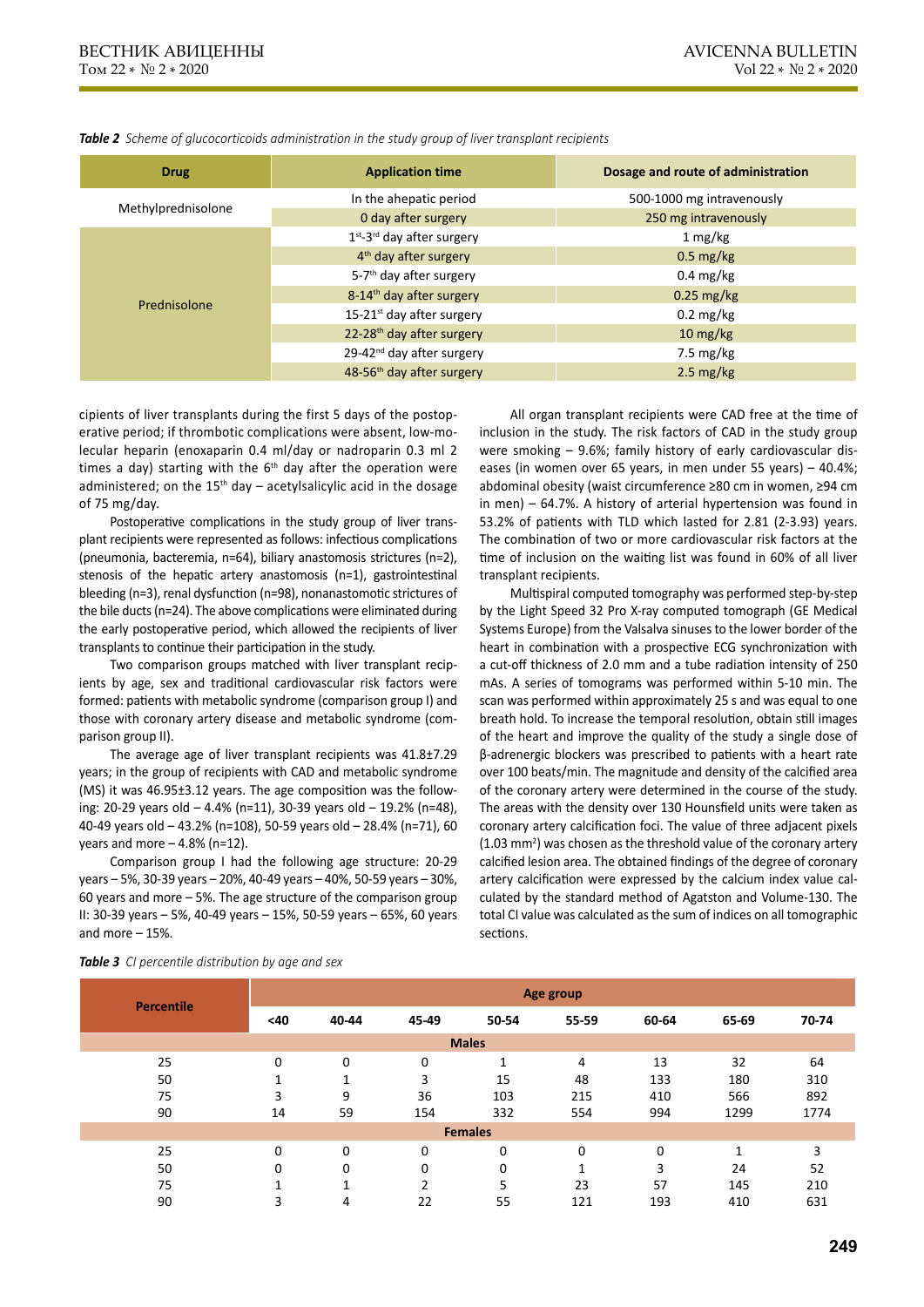A package of native images obtained during the scanning procedure was saved in the DICOM format and transmitted for further processing to a multimodal independent workstation. CI of the coronary arteries was determined using the software included in the software package of the workstation. CI of the main left coronary artery, anterior descending, circumflex and right coronary arteries were separately assessed in the semiautomatic mode. To do this we marked the areas with the density of more than 130 Hounsfield units on the axial images with an electronic marker.

The clinical significance of the obtained findings, severity of atherosclerotic lesions of the coronary arteries and the risk of cardiovascular complications were assessed taking into account four CI value ranges: 0 – very low; 1-10 – low; 11-100 – moderate; 101-400 – high; >400 – very high. Using the analysis of the CI percentile distribution the range of normal indices was determined, the values above the 75<sup>th</sup> percentile were considered as the elevated level (Table 3).

The obtained data were processed using Statistica (Version 8.0) packages and Excel. For samples with a normal distribution we used methods of variation statistics and parametric criteria. The data are presented as the mean value (M) while the representativeness error as (m). Quantitative comparison of two independent groups was performed with the Student's t-test. The significance of differences within the same group was assessed using the non-parametric Friedman and Wilcoxon criteria for dependent variables with the introduction of the Bonferroni criterion of false discovery rate (FDR). For the intragroup analysis of qualitative characteristics the Mac-Nemar test was applied. The main tendencies and dispersion of quantitative characteristics lacking normal distribution were described by a median (Me) and an interquartile range  $(25<sup>th</sup>$  and  $75<sup>th</sup>$  percentile). Statistical significance of the differences between the groups was checked using non-parametric dispersion analysis of Kruskal-Wallis with the subsequent pair comparison by the Mann-Whitney-Wilkoson criterion. The differences in the groups were considered relevant when the probability of an unmistakable prediction was 95.5% (p<0.05). In case of multiple comparisons, the critical level of p significance was calculated by the FDR method. The comparison of groups by qualitative characteristics was performed by analyzing the frequency of their occurrence. We assessed the difference between independent

groups by the frequency of the variable under consideration based on the Fisher's exact test,  $\chi^2$  test (Pearson method, maximum likelihood method).

## **Results**

In patients with TLD requiring liver transplantation the CI calculated by the A.S. Agatston (AJ-130) method was 148 (4; 376) units, by the method of Volume (Volume-130) it was equal to 208 (8; 497) mm². CI values over 100 units indicating a high risk of developing cardiovascular complications during visit 0 were detected in 94 (34.8%) patients with TLD. When calculating the percentile distribution depending on gender and age (Table 3) CI in this cohort (AJ-130) proved to be higher than the normal range determined by the value of the 75th percentile in 152 (56.3%) patients; CI (Volume-130) corresponded to the 90<sup>th</sup> percentile in 175 (64.8%) patients. The screening data of patients with TLD in the dynamics in the study and control groups is presented in Table 4.

Increased values of CI were revealed in liver transplant recipients during the follow-up period compared with the screening data at the time of their inclusion on the waiting list. During the intergroup comparison of coronary artery calcification data in patients of the study and control groups during Visit 4, higher CI values were noted in liver transplant recipients compared with those having chronic terminal liver diseases who did not receive a liver graft during the follow-up period.

When patients with TLD were included in the study the rates of coronary artery calcification in the study and control groups did not differ either in the CI value or in the localization of coronary calcification. After 5 years of dynamic follow-up liver transplant recipients showed a significant increase in the CI value estimated by the two methods, which resulted in reliable intragroup and intergroup differences between the examined cohorts.

Comparing the quantitative characteristics of coronary calcification in liver transplant recipients in the late postoperative period with those of patients from the general population we revealed that the CI value in transplanted patients of the study group was higher than in those with MS and/or CAD included in comparison groups I

| <b>Indicator</b>                | <b>Study group</b><br>(n=92) | <b>Control group</b><br>$(n=81)$ | $\mathsf{p}^*$ | Study group $(n=64)$   | <b>Control</b><br>group $(n=62)$ | $p*$  |  |
|---------------------------------|------------------------------|----------------------------------|----------------|------------------------|----------------------------------|-------|--|
|                                 | visit 0                      | visit 0                          |                | visit 4                | visit 4                          |       |  |
| CI, AJ-130, unit.               | 134<br>(4; 176)              | 152<br>(6; 188)                  | 0,17           | 223<br>$(38; 597)$ **  | 141<br>(4; 176)                  | 0,032 |  |
| CI, Volume-130, mm <sup>2</sup> | 196<br>(8; 229)              | 214<br>(10; 296)                 | 0,09           | 314<br>$(73; 748)$ *** | 203<br>(8; 284)                  | 0,008 |  |

*Table 4 Indicators of coronary calcification in patients with terminal liver diseases according to the screening results, Me (25%-75%)*

Note: Reliability of differences in case of intergroup data comparison (\*) and intragroup data comparison with baseline values (visit 0) of liver transplant recipients (\*\*  $\frac{1}{\pi}$  p < 0.05, \*\*\* – in p < 0.01).

*Table 5 CI in liver transplant recipients in the long-term postoperative period, Me (25%-75%)*

| Indicator                       | Liver transplant recipients<br>(MS)<br>$(n=34)$ | Liver transplant<br>recipients (MS+CAD)<br>$(n=30)$ | <b>Comparison group I</b><br>$(n=40)$ | <b>Comparison group II</b><br>$(n=40)$ |  |
|---------------------------------|-------------------------------------------------|-----------------------------------------------------|---------------------------------------|----------------------------------------|--|
| CI, AJ-130 units                | 186 (78; 463)*                                  | 274 (102; 683)**                                    | 74 (21; 192)                          | 109 (34; 246)                          |  |
| CI, Volume-130, mm <sup>2</sup> | 278 (74; 623)*                                  | 382 (98; 834)**                                     | 124 (74; 273)                         | 382 (98; 834)                          |  |

Note: Reliability of differences (p<0.01): \* - data of liver transplant recipients with MS of comparison group I, \*\* - data of liver transplant recipients with CAD and MS of comparison group II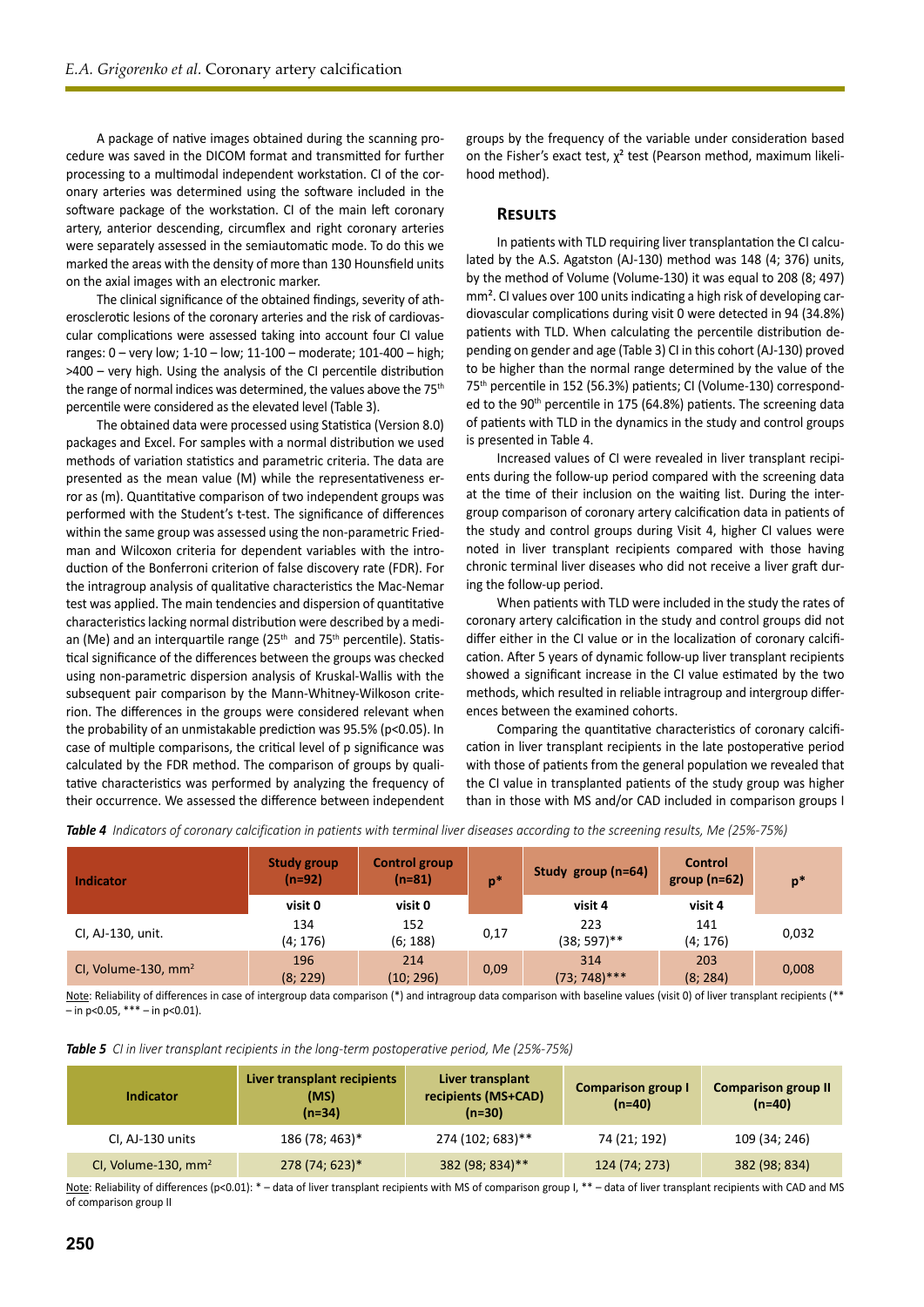and II (Table 5) and corresponded to a high risk of adverse cardiovascular events.

Given the fact that the liver transplant recipients did not have liver failure in the long-term postoperative period and were comparable with the patients from the group of comparison in gender, age and traditional cardiovascular risk factors, the aggravation of coronary atherosclerosis and the development of CAD in this category of patients is most likely caused by the intake of immunosuppressive therapy – tacrolimus and mycophenolate mophetil.

The list of complications associated with the intake of immunosuppressive therapy is big. Besides, such side effects as kidney dysfunction, hyperglycemia, arterial hypertension, disturbance in lipid metabolism are independent factors of the cardiovascular risk. Clinical presentations and morphological signs of nephrotoxicity of tacrolimus are similar to the changes in the kidneys, described earlier in patients who disturbance in lipid metabolism in patients who take tacrolimus occurs more seldom than against the background of intake of other groups of immunosuppressive medications.

### **Conclusions**

The calcium index in patients with terminal liver diseases requiring transplantation exceeded the recommended range determined by the 75<sup>th</sup> percentile in 56.3% (n=152) of the screened patients at the time of their inclusion on the waiting list. At the same time, indicators of calcification of the coronary arteries in the study

and control groups did not differ either in the CI magnitude or in the localization of coronary calcification. In the late postoperative period the liver transplant recipients demonstrated a significant increase in CI (CI, AJ-130 – 134 (4; 176) and 223 (38; 597) units, respectively, p<0.05; CI, Volume-130 – 196 (8; 229) and 314 (73; 748) mm<sup>2</sup>, respectively, p<0.01).

When comparing coronary calcification after 5 years of follow-up, liver transplant recipients showed higher CI values than patients with terminal liver disease who did not receive a donor organ (CI, AJ-130 – 223 (38; 597) and 141 (4; 176) units, respectively, p<0.05; CI, Volume-130 - 314 (73; 748) and 203 (8; 284) mm<sup>2</sup>, respectively,  $p < 0.01$ ) and patients with MS (CI, AJ-130 – 186 (78; 463) and 74 (21; 192) units, respectively, p<0.01; CI, Volume-130 – 278  $(74; 623)$  and 124  $(74; 273)$  mm<sup>2</sup>, respectively, p<0.01) and/or CAD (CI, AJ-130 – 274 (102; 683) and 109 (34; 246) units, respectively, p<0.01; CI, Volume-130 - 382 (98; 834) and 382 (98; 834) mm<sup>2</sup>, respectively, p<0.01) in the general population.

The results of the study indicate that in the long-term postoperative period, liver transplant recipients receiving immunosuppressive therapy, despite a radical solution to the problem of liver failure, developed coronary artery disease during five years of dynamic follow-up. In the study cohort, in the post-transplant period, there was an increase in the calcium index in comparison with the indicators obtained when patients were included in the waiting list, as well as in comparison with the value of the calcium index of patients with metabolic syndrome and coronary artery disease from the general population.

# **References**

- 1. Lara MJ, Ros E, Sierra M, Dorronsoro C, Aguilar J. Composition and genesis of calcium deposits in atheroma plaques. *Ultrastructural Pathology.*  2014;38(3):167-77. Available from: https://doi.org/10.3109/01913123.201 3.829149
- 2. McCarty MF, DiNicolantonio JJ. The molecular biology and pathophysiology of vascular calcification. *Postgraduate Medical Journal.* 2014;126(2):54-64. Available from: https://doi.org/10.3810/pgm.2014.03.2740
- 3. Marcu L, Jo JA, Fang Q, Papaioannou T, Reil T, Qiao JH, et al. Detection of rupture-prone atherosclerotic plaques by time-resolved laser-induced fluorescence spectroscopy. *Atherosclerosis.* 2009;204(1):156-64. Available from: https://doi.org/10.1016/j.atherosclerosis.2008.08.035
- 4. Mauriello A, Sangiorgi G, Fratoni S, Palmieri G, Bonanno E, Anemona L, et al. Diffuse and active inflammation occurs in both vulnerable and stable plaques of the entire coronary tree: a histopathologic study of patients dying of acute myocardial infarction. *JACC.* 2005;45(10):1585-93. Available from: https:// doi.org/10.1016/j.jacc.2005.01.054
- 5. Sadat U, Li ZY, Young VE, Graves MJ, Boyle JR, Warburton EA, et al. Finite element analysis of vulnerable atherosclerotic plaques: a comparison of mechanical stresses within carotid plaques of acute and recently symptomatic patients with carotid artery disease. *Journal of Neurology, Neurosurgery and Psychiatry.* 2010;81(3):286-9. Available from: https://doi.org/10.1136/ jnnp.2009.190363
- 6. Toutouzas K, Benetos G, Karanasos A, Chatzizisis YS, Giannopoulos AA, Tousoulis D. Vulnerable plaque imaging: updates on new pathobiological mechanisms. *European Heart Journal.* 2015;36(45):3147-54. Available from: https://doi.org/10.1093/eurheartj/ehv508
- 7. Amano H, Ikeda T, Toda M, Okubo R, Yabe T, Koike M, et al. Assessment of angiographic coronary calcification and plaque composition in virtual histology intravascular ultrasound. *Journal of Interventional Cardiology.*  2015;28(2):205-14. Available from: https://doi.org/10.1111/joic.12189
- 8. Agatston AS, Janowitz WR, Hildner FJ, Zusmer NR, Viamonte MJr, Detrano R Quantification of coronary artery calcium using ultrafast computed tomography. *JACC*. 1990;15(4):827-32. Available from: https://doi.org/10.1016/0735- 1097(90)90282-t
- EASL clinical practice guidelines on the management of ascites, spontaneous bacterial peritonitis, and hepatorenal syndrome in cirrhosis. *J Hepatol.* 2010;53(3):397-417. Available from: https://doi.org/10.1016/j. jhep.2010.05.004
- 10. Raval Z, Harinstein ME, Skaro AI, Erdogan A, DeWolf AM, Shah SJ, et al. Cardiovascular risk assessment of the liver transplant candidate. *JACC*. 2011;58(3):223-31. Available from: https://doi.org/10.1016/j. jacc.2011.03.026
- 11. Alqahtani SA, Fouad TR, Lee SS. Cirrhotic cardiomyopathy. *Seminars in Liver Disease.* 2012;28(1):59-69. Available from: https://doi. org/10.1055/s-2008-1040321
- 12. Aydinalp A, Bal U, Atar I, Ertan C, Aktas A, Yildirir A, et al. Value of stress myocardial perfusion scanning in diagnosis of severe coronary artery disease in liver transplantation candidates. *Transplantation Proceedings.*  2014;41(9):3757-60. Available from: https://doi.org/10.1016/j.transproceed.2009.06.219
- 13. Yilmaz Y, Kurt R, Yonal O, Polat N, Celikel CA, Gurdal A, et al. Coronary flow reserve is impaired in patients with nonalcoholic fatty liver disease: association with liver fibrosis. *Atherosclerosis*. 2010;211(1):182-6. Available from: https://doi.org/10.1016/j.atherosclerosis.2010.01.049
- 14. Grigorenko EA, Rummo OO, Mitkovskaya NP. Prognostic assessment of posttransplantation survival of liver transplant recipients. *Neotlozhnaya kardiologiya i kardiovaskulyarnye riski.* 2017;1(1):72-7.
- 15. Rudoy AS. Chronic coronary syndromes: a review of the recommendations of the ESC-2019. *Neotlozhnaya kardiologiya i kardiovaskulyarnye riski.*  2019;3(2):637-52.